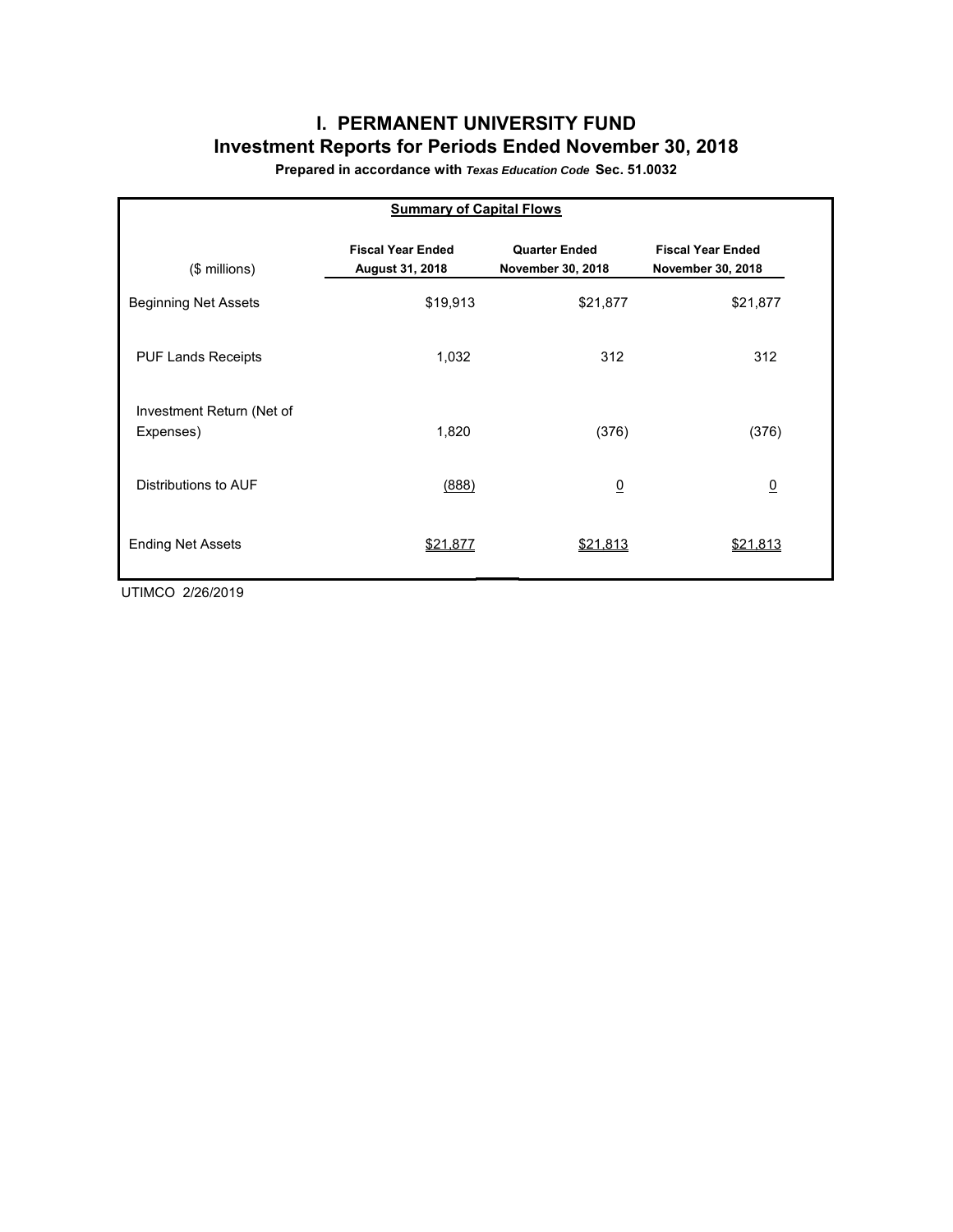## **II. GENERAL ENDOWMENT FUND Investment Reports for Periods Ended November 30, 2018**

**Prepared in accordance with** *Texas Education Code* **Sec. 51.0032**

| <b>Summary of Capital Flows</b> |                                             |                                           |                                               |  |  |  |  |  |  |  |
|---------------------------------|---------------------------------------------|-------------------------------------------|-----------------------------------------------|--|--|--|--|--|--|--|
| (\$ millions)                   | <b>Fiscal Year Ended</b><br>August 31, 2018 | <b>Quarter Ended</b><br>November 30, 2018 | <b>Fiscal Year Ended</b><br>November 30, 2018 |  |  |  |  |  |  |  |
| <b>Beginning Net Assets</b>     | \$9,369                                     | \$10,419                                  | \$10,419                                      |  |  |  |  |  |  |  |
| Contributions                   | 578                                         | 441                                       | 441                                           |  |  |  |  |  |  |  |
| Withdrawals                     | (8)                                         | (1)                                       | (1)                                           |  |  |  |  |  |  |  |
| <b>Distributions</b>            | (448)                                       | (122)                                     | (122)                                         |  |  |  |  |  |  |  |
| Investment Return (Net of       |                                             |                                           |                                               |  |  |  |  |  |  |  |
| Expenses)                       | 928                                         | (181)                                     | (181)                                         |  |  |  |  |  |  |  |
| <b>Ending Net Assets</b>        | \$10,419                                    | \$10,556                                  | \$10,556                                      |  |  |  |  |  |  |  |

UTIMCO 2/26/2019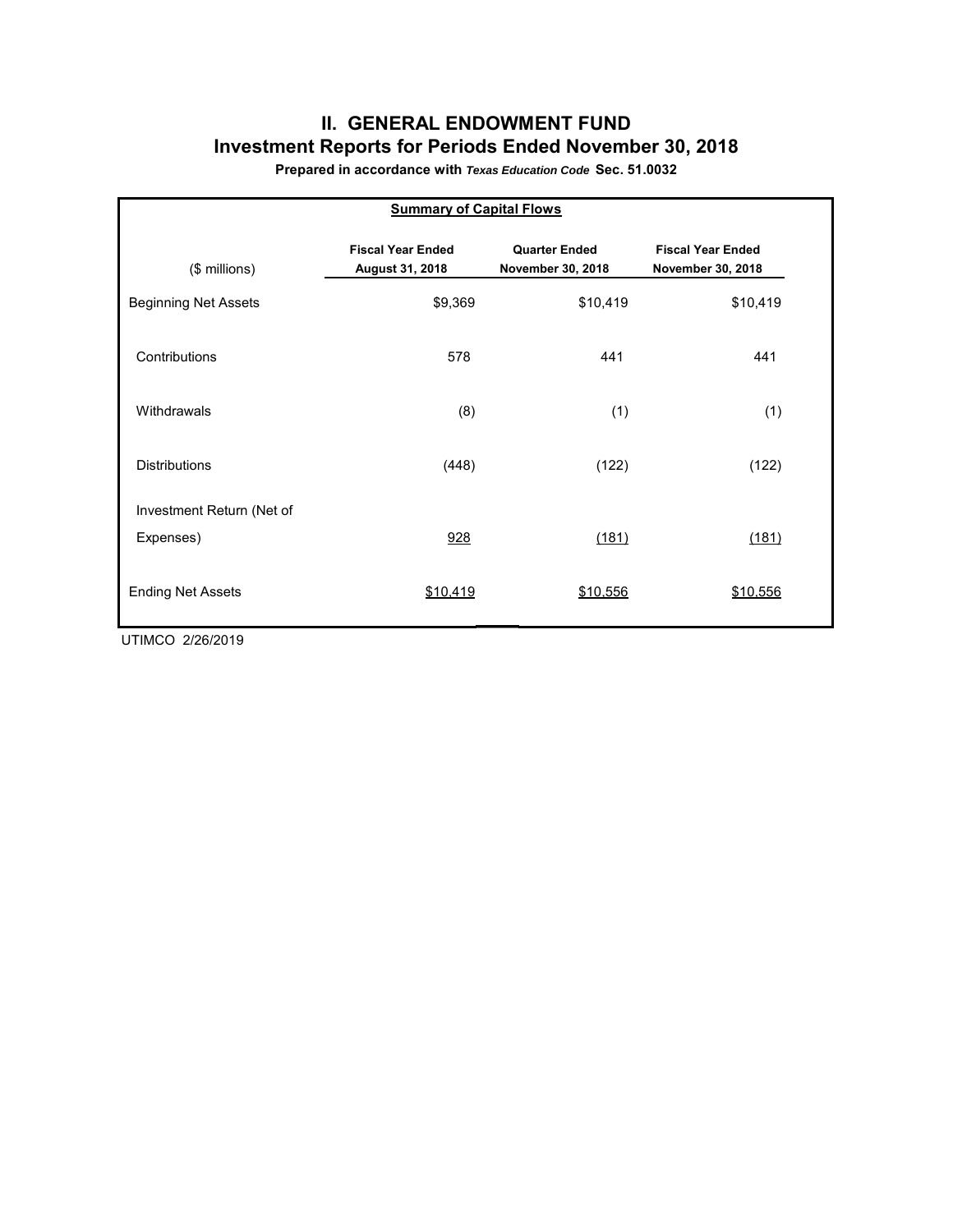# **III. INTERMEDIATE TERM FUND Investment Reports for Periods Ended November 30, 2018**

**Prepared in accordance with** *Texas Education Code* **Sec. 51.0032**

| <b>Summary of Capital Flows</b> |                                             |                                           |                                               |  |  |  |  |  |  |  |
|---------------------------------|---------------------------------------------|-------------------------------------------|-----------------------------------------------|--|--|--|--|--|--|--|
| $($$ millions)                  | <b>Fiscal Year Ended</b><br>August 31, 2018 | <b>Quarter Ended</b><br>November 30, 2018 | <b>Fiscal Year Ended</b><br>November 30, 2018 |  |  |  |  |  |  |  |
| <b>Beginning Net Assets</b>     | \$9,075                                     | \$9,935                                   | \$9,935                                       |  |  |  |  |  |  |  |
| Contributions                   | 1,323                                       | 176                                       | 176                                           |  |  |  |  |  |  |  |
| Withdrawals                     | (458)                                       | (281)                                     | (281)                                         |  |  |  |  |  |  |  |
| <b>Distributions</b>            | (293)                                       | (73)                                      | (73)                                          |  |  |  |  |  |  |  |
| Investment Return (Net of       |                                             |                                           |                                               |  |  |  |  |  |  |  |
| Expenses)                       | 288                                         | (244)                                     | (244)                                         |  |  |  |  |  |  |  |
| <b>Ending Net Assets</b>        | \$9,935                                     | \$9,513                                   | \$9,513                                       |  |  |  |  |  |  |  |

UTIMCO 2/26/2019